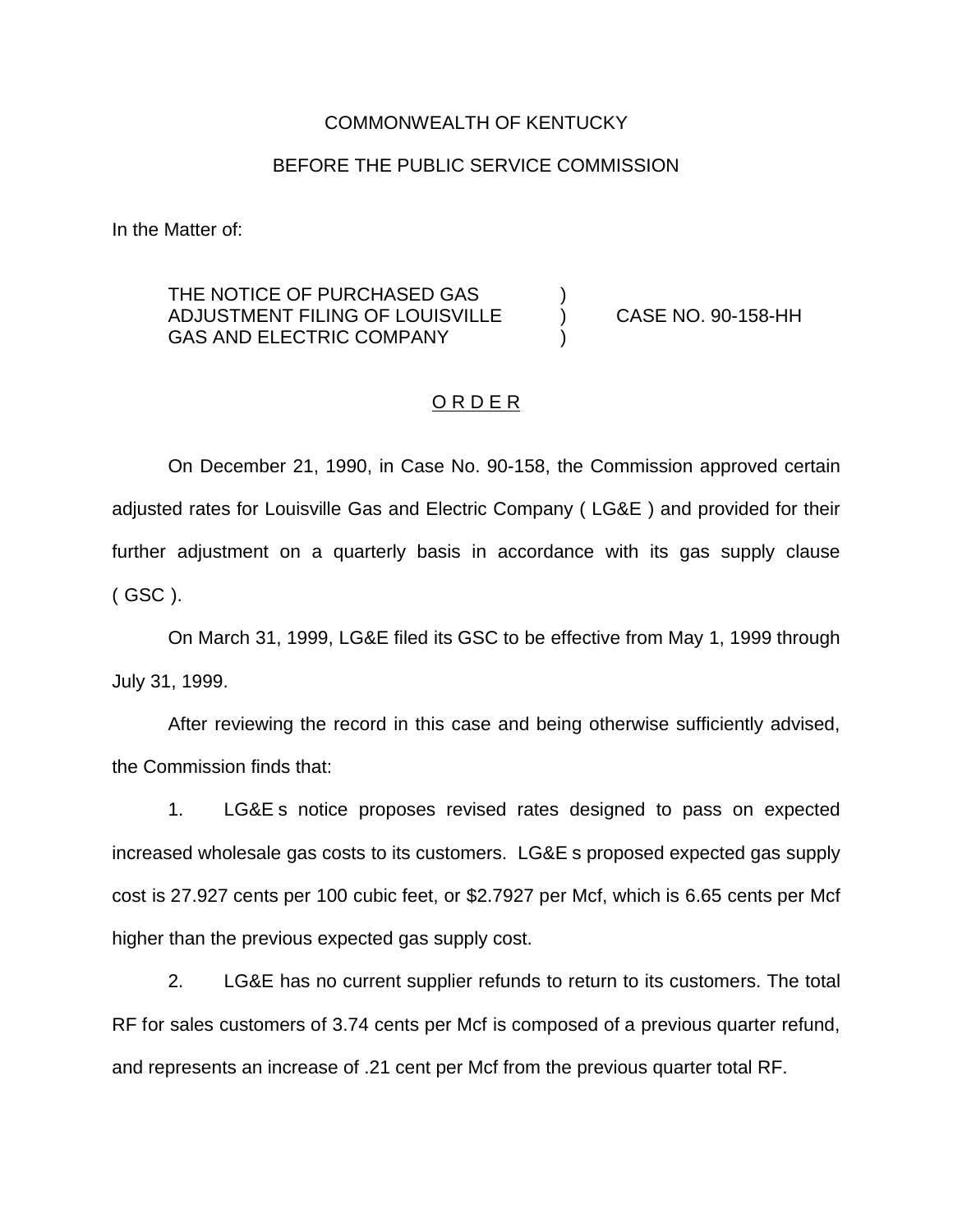3. LG&E s notice set out a current quarter actual adjustment ( AA ) of (17.35) cents per Mcf to return over-recovered gas cost from November and December, 1998, and January, 1999. The proposed total AA of (21.82) cents per Mcf reflects the current over-collection as well as under- and over-collections from three previous quarters, and represents an increase of .35 cent per Mcf over the previous total AA.

4. LG&E s notice set out a Balance Adjustment ( BA ) of 5.44 cents per Mcf to collect remaining under-collections from previous actual and balance adjustments. This is an increase of 5.10 cents per Mcf from the previous BA.

5. LG&E s notice set out its Performance-Based Rate Recovery Component ( PBRRC ) of 8.68 cents per Mcf which is designed to collect LG&E s portion of PBR savings from the 12-month period ending October 31, 1998. This rate remains unchanged.

6. These adjustments produce a gas supply cost component of 26.783 cents per 100 cubic feet or \$2.6783 per Mcf, 12.31 cents per Mcf more than the prior gas supply cost component of \$2.5552 per Mcf.

7. The rate adjustment in the Appendix to this Order is fair, just, and reasonable, in the public interest, and should be effective with gas supplied on and after May 1, 1999.

8. LG&E filed with its notice a petition for confidential treatment of supplier information filed in Exhibit B-1, pages 5 and 6 of 6. Publication of such information is likely to cause competitive injury to LG&E. Its request should be granted.

-2-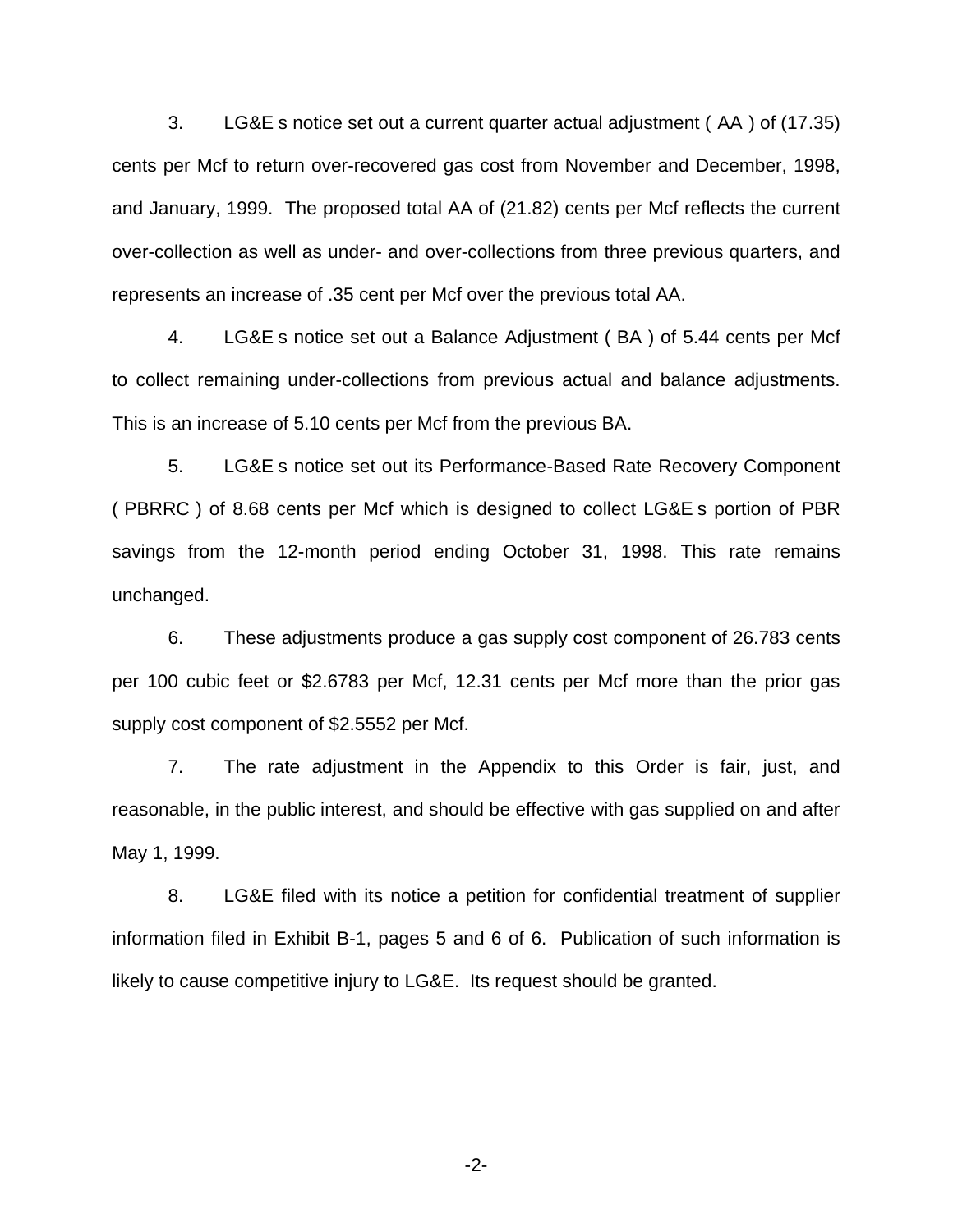IT IS THEREFORE ORDERED that:

1. The rate in the Appendix to this Order is fair, just, and reasonable and is effective for gas supplied on and after May 1, 1999.

2. Within 30 days of the date of this Order, LG&E shall file with this Commission its revised tariffs setting out the rates authorized in this Order.

3. LG&E s request for confidential treatment of Exhibit B-1, pages 5 and 6, is hereby granted.

Done at Frankfort, Kentucky, this 28<sup>th</sup> day of April, 1999.

By the Commission

ATTEST:

Executive Director

\_\_\_\_\_\_\_\_\_\_\_\_\_\_\_\_\_\_\_